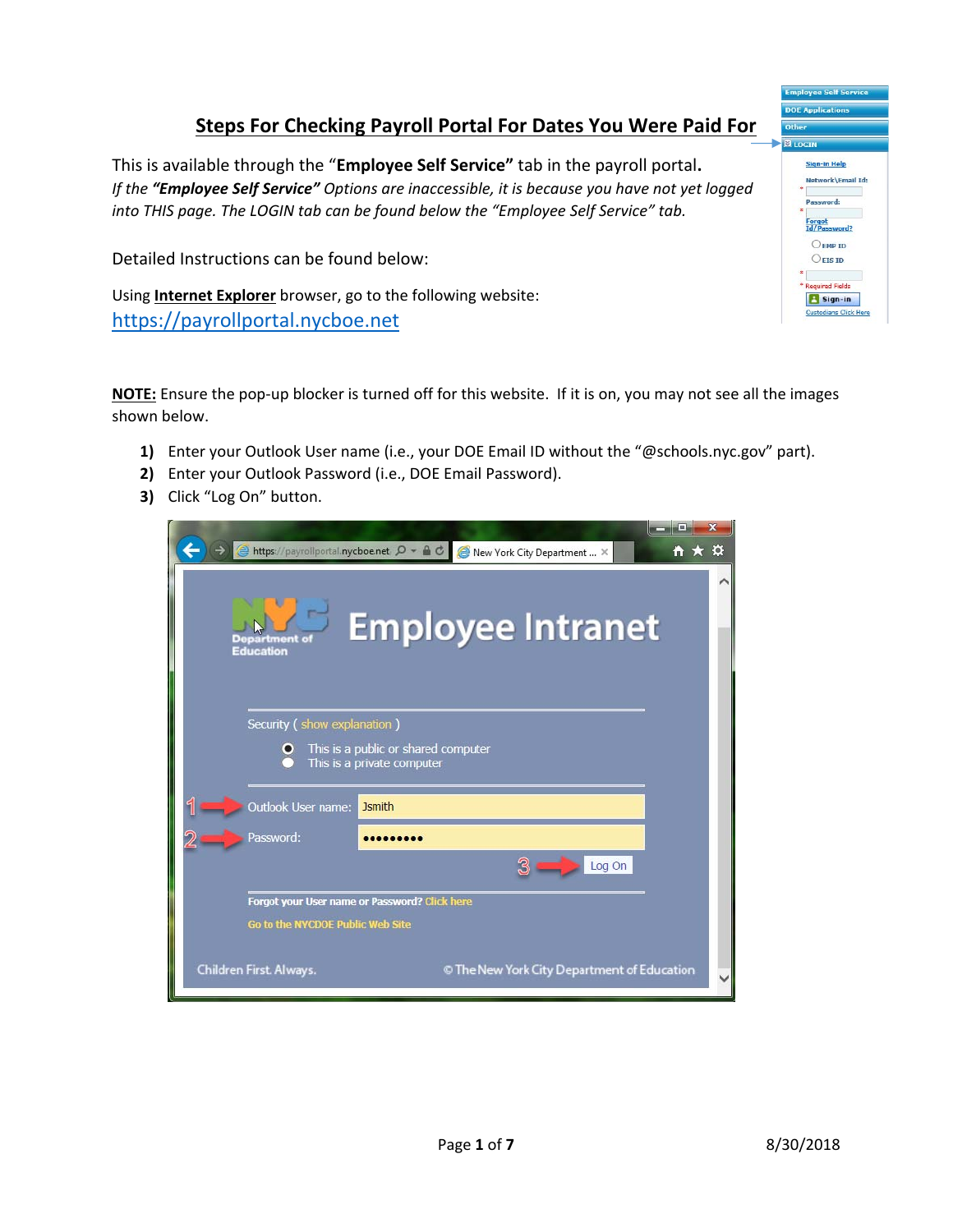If your log on is successful, the screen below will be displayed.

- **4)** Enter your Network\Email Id (i.e., your DOE Outlook User Name).
- **5)** Enter your Password (DOE Email Password).
- **6)** Select one of "EMP ID" or "EIS".
- **7)** Enter your EMP ID or EIS ID number based on your selection on step 6. (Must be 7 digits; add leading zero if necessary)
- **8)** Click "Sign‐in" button.

|                                                                                      |                                                | <u>na një Sin</u>                                                                                                                                                                                                                                                                                                                                                                                                                                                                                         |
|--------------------------------------------------------------------------------------|------------------------------------------------|-----------------------------------------------------------------------------------------------------------------------------------------------------------------------------------------------------------------------------------------------------------------------------------------------------------------------------------------------------------------------------------------------------------------------------------------------------------------------------------------------------------|
| https://payrollportal.nycboe.net/payrollportalweb/                                   | $Q - \theta C$                                 | Payroll Portal Main Page                                                                                                                                                                                                                                                                                                                                                                                                                                                                                  |
|                                                                                      | <b>Department of</b><br><b>Education</b>       |                                                                                                                                                                                                                                                                                                                                                                                                                                                                                                           |
|                                                                                      |                                                | 11:17:12 AM                                                                                                                                                                                                                                                                                                                                                                                                                                                                                               |
|                                                                                      | <b>News</b>                                    |                                                                                                                                                                                                                                                                                                                                                                                                                                                                                                           |
| <b>Functions</b>                                                                     |                                                |                                                                                                                                                                                                                                                                                                                                                                                                                                                                                                           |
| News (Home)<br><b>Documents</b>                                                      |                                                | Viewing 1 to 5 of 84<br>Next Page                                                                                                                                                                                                                                                                                                                                                                                                                                                                         |
| Events                                                                               | <b>Listing News of All Tags</b>                | $\odot$ Sort By Date $\bigcirc$ Sort By Name                                                                                                                                                                                                                                                                                                                                                                                                                                                              |
| Training<br><b>Employee Self Service</b>                                             | Session Payrolls Open Until 9/15/18 Pay Period | Fiscal Year 2018 Bulk Jobs for Pedagogic Per Diem and Per                                                                                                                                                                                                                                                                                                                                                                                                                                                 |
| <b>DOE Applications</b><br><b>Other</b><br><b>&amp; LOGIN</b><br><b>Sign-in Help</b> | service. Click to see more                     | Please be advised that you may continue to enter service through June 30, 2018<br>or prior arrears using Fiscal Year 2018 Bulk Jobs for Pedagogic Per Diem and Per<br>Session Payrolls. These bulk jobs will be open through the 9/1 - 9/15/18 pay<br>period. Funds must be available to use these bulk jobs. These bulk jobs cannot be<br>used to pay for 2018 summer per session service. After the 9/15/18 pay period,<br>Fiscal Year 2019 Tax Levy bulk jobs must be used for School Year 2017 - 2018 |
| Network\Email Id:                                                                    |                                                | 06/12/2018 - by Benvisto, Richard                                                                                                                                                                                                                                                                                                                                                                                                                                                                         |
| <b>Jsmith</b><br>Password:<br>Forgot<br>Id/Password?<br>$\bigcirc$ EMP ID            | <b>Per Session Pavrolls</b>                    | Journal Entries Are Closed in PDPS for Pedagogic Per Diem and                                                                                                                                                                                                                                                                                                                                                                                                                                             |
| $\odot$ EIS ID                                                                       |                                                | Journal Entries are closed in the PDPS Payroll System for Pedagogic Per Diem and                                                                                                                                                                                                                                                                                                                                                                                                                          |
|                                                                                      | Per Session Payrolls. Click to see more        |                                                                                                                                                                                                                                                                                                                                                                                                                                                                                                           |
| <b>Required Fields</b>                                                               |                                                | 06/04/2018 - by Benvisto, Richard                                                                                                                                                                                                                                                                                                                                                                                                                                                                         |
| Sign-in                                                                              |                                                |                                                                                                                                                                                                                                                                                                                                                                                                                                                                                                           |
| <b>Custodians Click Here</b>                                                         |                                                |                                                                                                                                                                                                                                                                                                                                                                                                                                                                                                           |
|                                                                                      |                                                |                                                                                                                                                                                                                                                                                                                                                                                                                                                                                                           |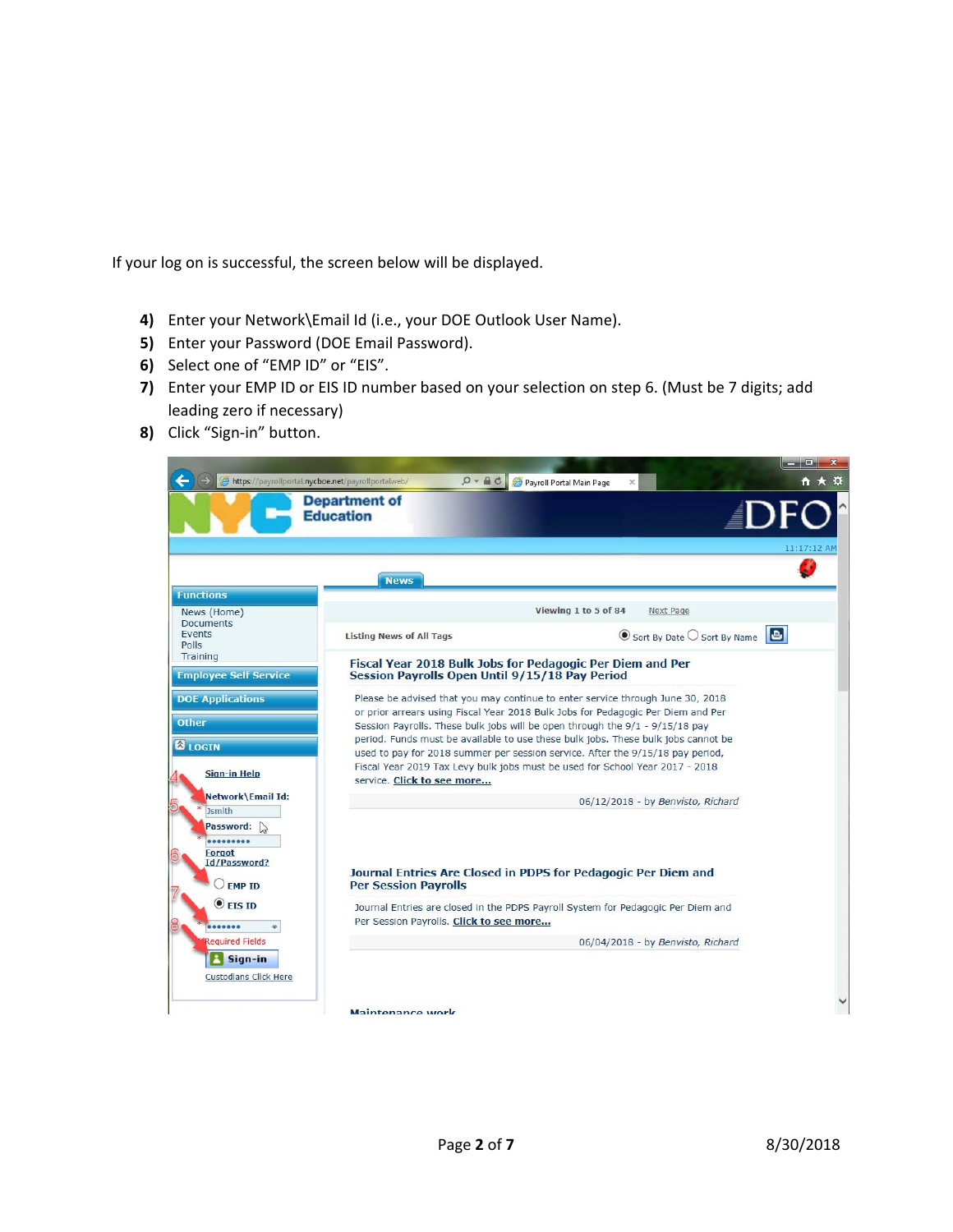If your Sign-in to DFO is successful, you will be able to access the options in "Employee Self Service".

Note: If after Sign‐in you receive the following pop up message.

a) Click "Ok" button to close pop-up window



b) Click the "Cancel" button to close the pop-up window as shown below

| <b>Mailing List</b>                                                                                           |                              |  |
|---------------------------------------------------------------------------------------------------------------|------------------------------|--|
|                                                                                                               |                              |  |
|                                                                                                               | <b>USER INFO</b>             |  |
| <b>User Name</b>                                                                                              |                              |  |
| <b>First Name</b>                                                                                             |                              |  |
| <b>Last Name</b>                                                                                              |                              |  |
| <b>Address</b>                                                                                                |                              |  |
| City                                                                                                          |                              |  |
| Zip                                                                                                           |                              |  |
| NY<br><b>State</b>                                                                                            |                              |  |
| Profile<br>- Please Select -                                                                                  | $\checkmark$                 |  |
|                                                                                                               |                              |  |
|                                                                                                               |                              |  |
| <b>Work Location Code</b>                                                                                     | + Click to Add Work Location |  |
| <b>System Code</b>                                                                                            |                              |  |
|                                                                                                               |                              |  |
|                                                                                                               |                              |  |
|                                                                                                               |                              |  |
| <b>Work Location</b><br><b>Description</b><br><b>Address Line 1</b><br><b>Address Line 2</b>                  |                              |  |
|                                                                                                               |                              |  |
|                                                                                                               | <b>State</b><br>Zip          |  |
|                                                                                                               | Ext                          |  |
|                                                                                                               |                              |  |
| <b>Address Line 3</b><br><b>City</b><br><b>Office Phone</b><br><b>Number</b><br>Email<br><b>Confirm Email</b> |                              |  |
|                                                                                                               | Subscribe <b>32</b> Cancel   |  |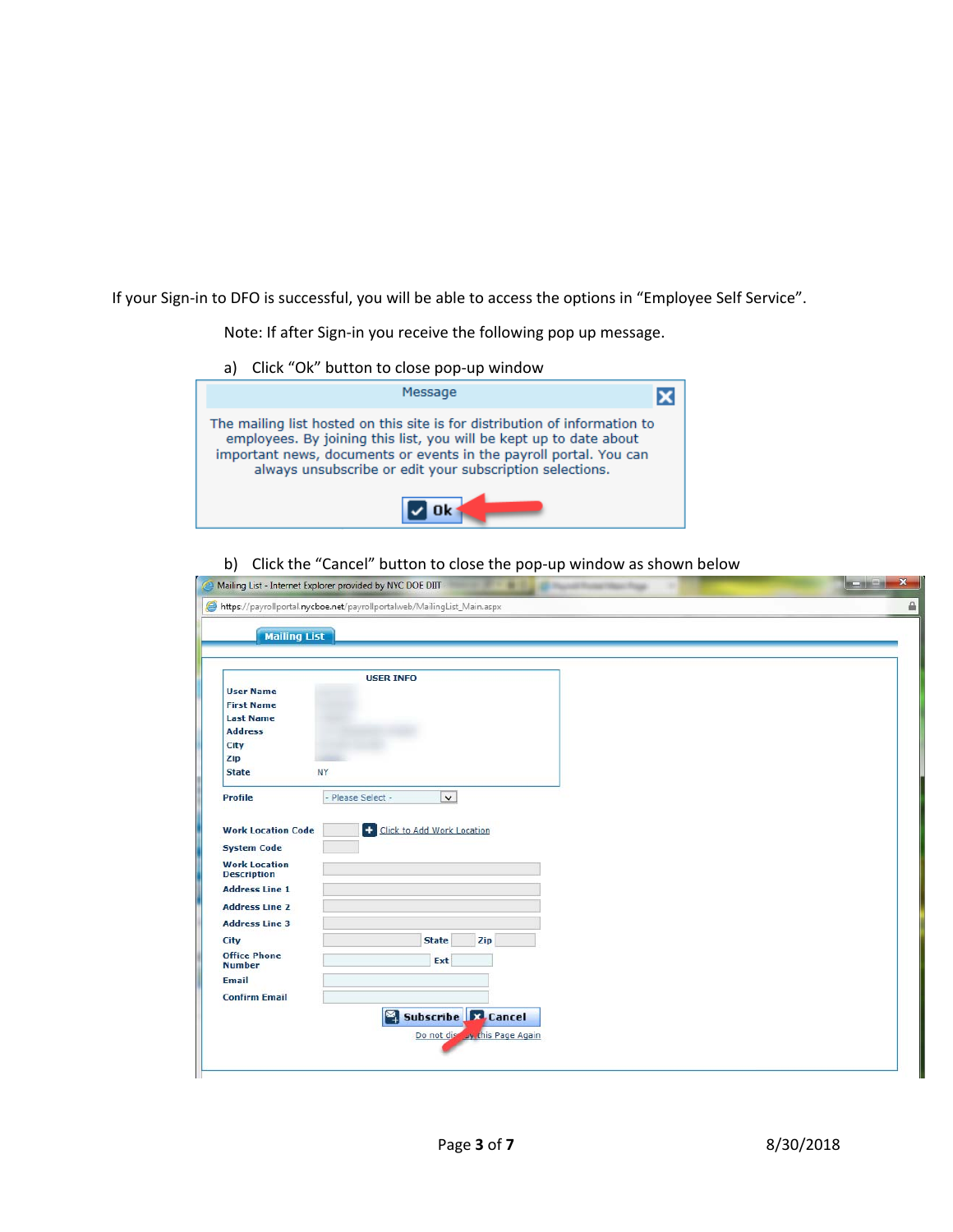- **9)** Click on the "Employee Self Service" tab to reveal a dropdown menu.
- 10) Click on the "Payroll Register" option.

|                                                                                                                                                                                                                                                 | https://payrollportal.nycboe.net/payrollportalweb/<br>$D - \triangle C$                                                                                                                                                         | Payroll Portal Main Page<br>× | $   X$<br><del>n</del> ★ ☆                   |
|-------------------------------------------------------------------------------------------------------------------------------------------------------------------------------------------------------------------------------------------------|---------------------------------------------------------------------------------------------------------------------------------------------------------------------------------------------------------------------------------|-------------------------------|----------------------------------------------|
|                                                                                                                                                                                                                                                 | <b>Department of</b><br><b>Education</b>                                                                                                                                                                                        |                               | <b>DF</b><br>11:32:41 AM                     |
|                                                                                                                                                                                                                                                 | <b>News</b>                                                                                                                                                                                                                     |                               |                                              |
| <b>Functions</b>                                                                                                                                                                                                                                |                                                                                                                                                                                                                                 | Viewing 1 to 5 of 36          | Next Page                                    |
| <b>Employee Self Service</b><br>WageWrks/Commuter Cd                                                                                                                                                                                            | <b>Listing News of Preferred Tags</b>                                                                                                                                                                                           |                               | $\odot$ Sort By Date $\bigcirc$ Sort By Name |
| EFT/Direct Deposit<br>Payroll Register<br>Sal Diff Step Reg<br>Customer Service<br>W2 System<br>Emp.Records Research<br><b>College Savings</b><br><b>Hurricane Relief</b><br>Sal Upgrade UFT/DC37<br>Retro Statement<br>E-Bank Hourly Statement | (List News of All Tags)<br><b>Maintenance work</b><br><b>Dut</b> : (b) maintenance work, the payroll portal will be unavailable<br>this Sunday 06/03/2018 from 8 AM to 11 AM. Sorry for the inconvenience. Click<br>to see more |                               | 06/01/2018 - by admin, admin                 |
| <b>DOE Applications</b>                                                                                                                                                                                                                         |                                                                                                                                                                                                                                 |                               |                                              |
| <b>Other</b>                                                                                                                                                                                                                                    | 10/16/2017 Restructured Retro Pay Details                                                                                                                                                                                       |                               |                                              |
| <b>BLOGIN</b><br>User login successful.                                                                                                                                                                                                         | Active QBank UFT employees should click here if they want to view the<br>detailed information related to their 10/16/2017 UFT Restructured Retro<br>payments. Click to see more                                                 |                               |                                              |
|                                                                                                                                                                                                                                                 |                                                                                                                                                                                                                                 |                               | 10/11/2017 - by Perkins-Colon, Francine      |
| Sign-off                                                                                                                                                                                                                                        |                                                                                                                                                                                                                                 |                               |                                              |
| Subscribe To Mailing List                                                                                                                                                                                                                       |                                                                                                                                                                                                                                 |                               |                                              |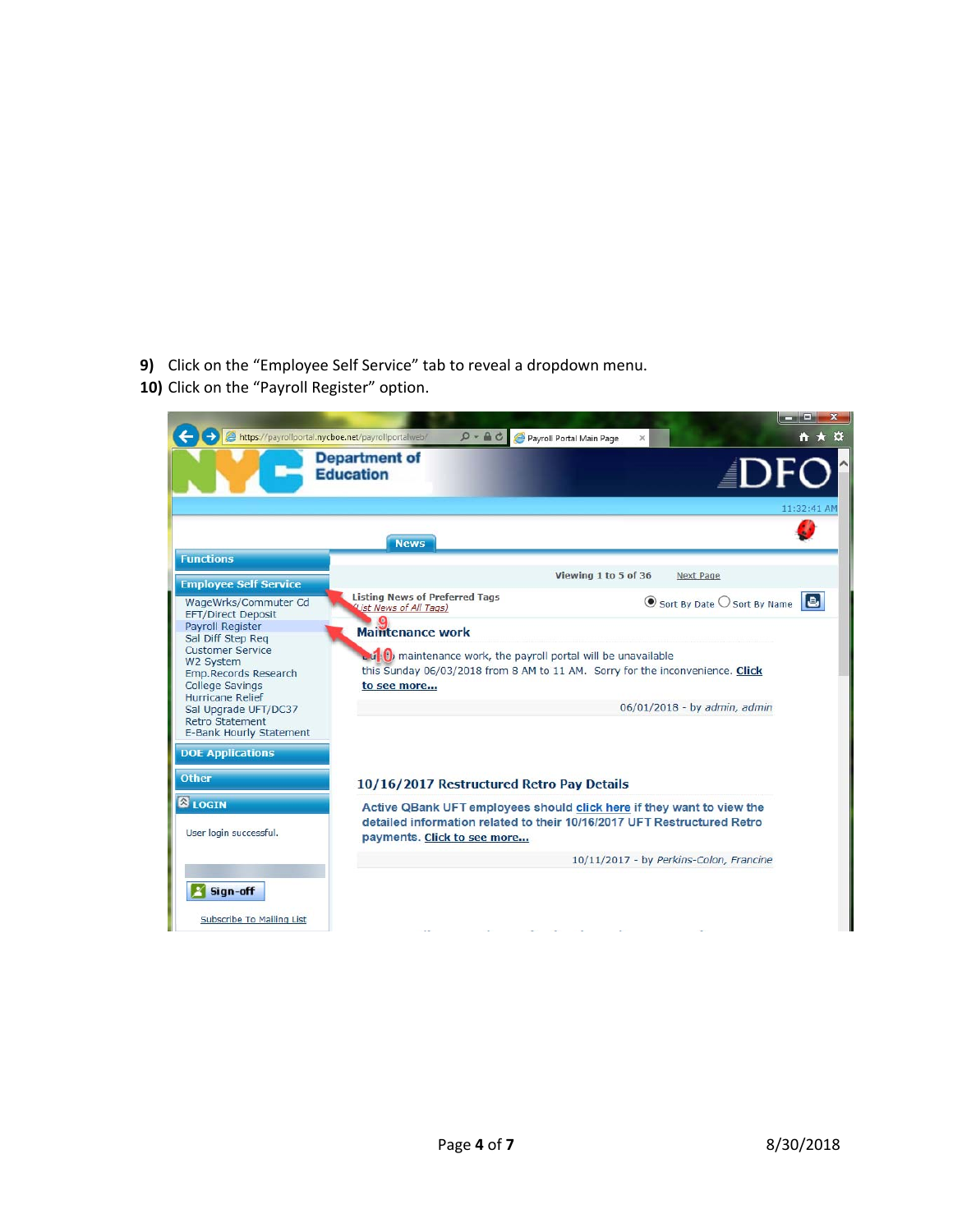**11)** On the pop-up that appears (see below), Click on the "\$ Pay Stub" button.



- **12)** On the next screen, from the list of Pay Check Dates, select the one desired.
- 13) Click on the "Export to Excel" button.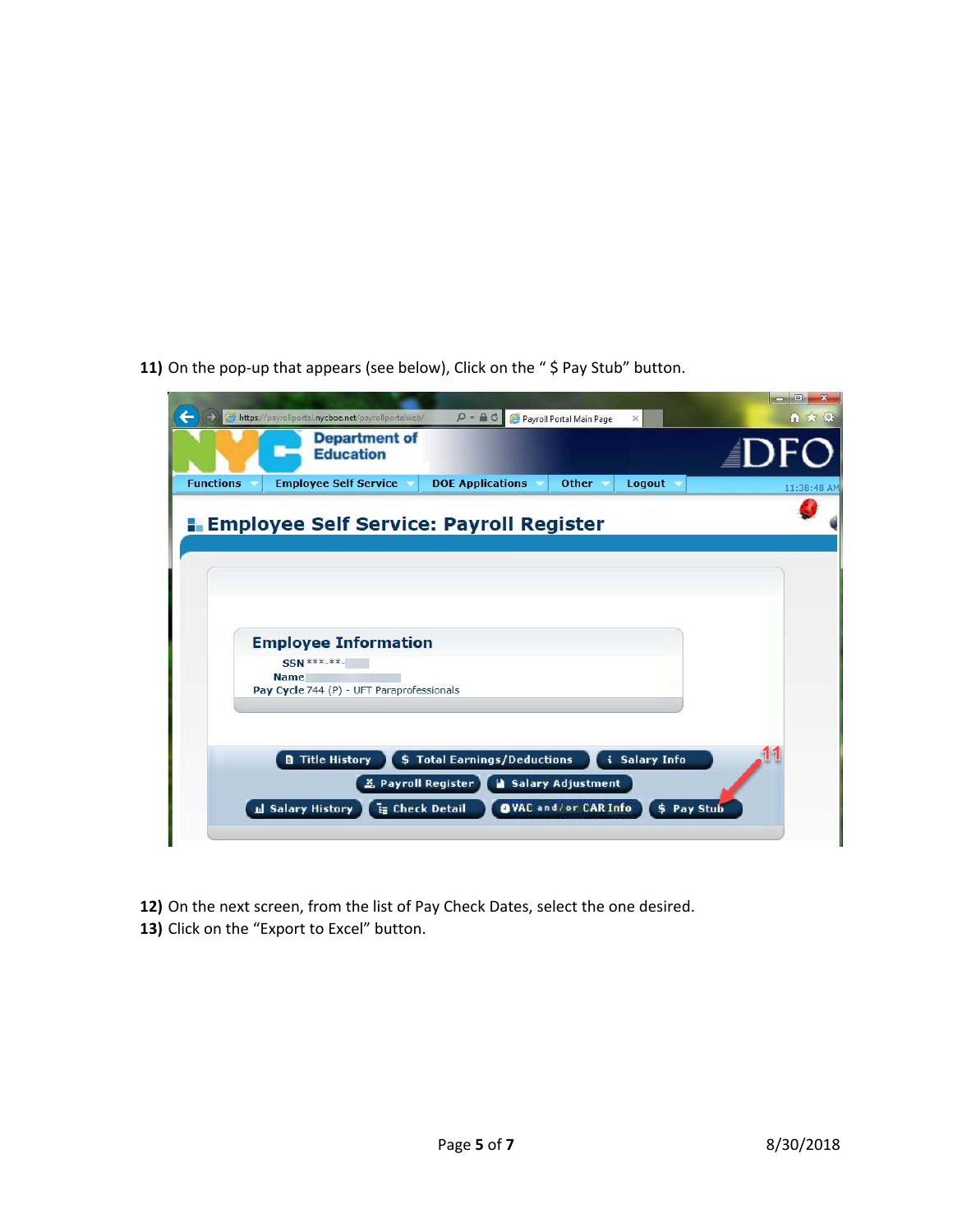| $\blacksquare$ | <b>Payroll Register</b> |                         |                                                                                                         |          |                                                                                                            |               |  |
|----------------|-------------------------|-------------------------|---------------------------------------------------------------------------------------------------------|----------|------------------------------------------------------------------------------------------------------------|---------------|--|
|                |                         | <b>Payroll Register</b> |                                                                                                         |          |                                                                                                            |               |  |
|                |                         |                         | Select from the list or enter the pay date of the check you want to retrieve.<br><b>Check Pay Date:</b> | 囲        | Search                                                                                                     |               |  |
|                |                         | Pay Check Date          | <b>Event Description</b>                                                                                | Amount   | Service to Earn Date                                                                                       | <b>Status</b> |  |
|                |                         | 06/25/18                | <b>SUB TOTAL \$AMT</b>                                                                                  | 1,029.84 | 06/06/18                                                                                                   |               |  |
|                |                         | 05/24/18                | <b>SUB TOTAL \$AMT</b>                                                                                  | 278.54   | 05/21/18                                                                                                   |               |  |
|                |                         |                         |                                                                                                         |          | Displaying page 1, items 1 to 5                                                                            |               |  |
|                |                         | en sour computer.       |                                                                                                         |          | order to view your pay stub in PDF, you will need to have the free Adobe Acrobat Reader software installed |               |  |
|                | ٠                       | <b>Export to Excel</b>  | <b>B</b> View Pay Stub                                                                                  | a.       | Subscribe<br><b>Previous Screen</b>                                                                        |               |  |
|                |                         |                         |                                                                                                         |          |                                                                                                            |               |  |
|                |                         |                         |                                                                                                         |          |                                                                                                            |               |  |

- 14) When the pop-up window appears, click the "Download" button.
- 15) Click the "View downloads" button on the pop-up window.



**16)** Click "Open" from the "View Downloads" pop‐up window.

| View Downloads - Internet Explorer                          |                                           | ⊫<br>▭           | х             |  |
|-------------------------------------------------------------|-------------------------------------------|------------------|---------------|--|
| View and track your downloads                               |                                           | Search downloads |               |  |
| Name                                                        | Location                                  | <b>Actions</b>   |               |  |
| $EisPay-06-14-xls$<br>743 bytes<br>payrollportal.nycboe.net | Do you want to open or<br>save this file? | Open<br>Save     | $\times$<br>▼ |  |
|                                                             |                                           |                  |               |  |

17) Select "Yes" from the pop-up window.